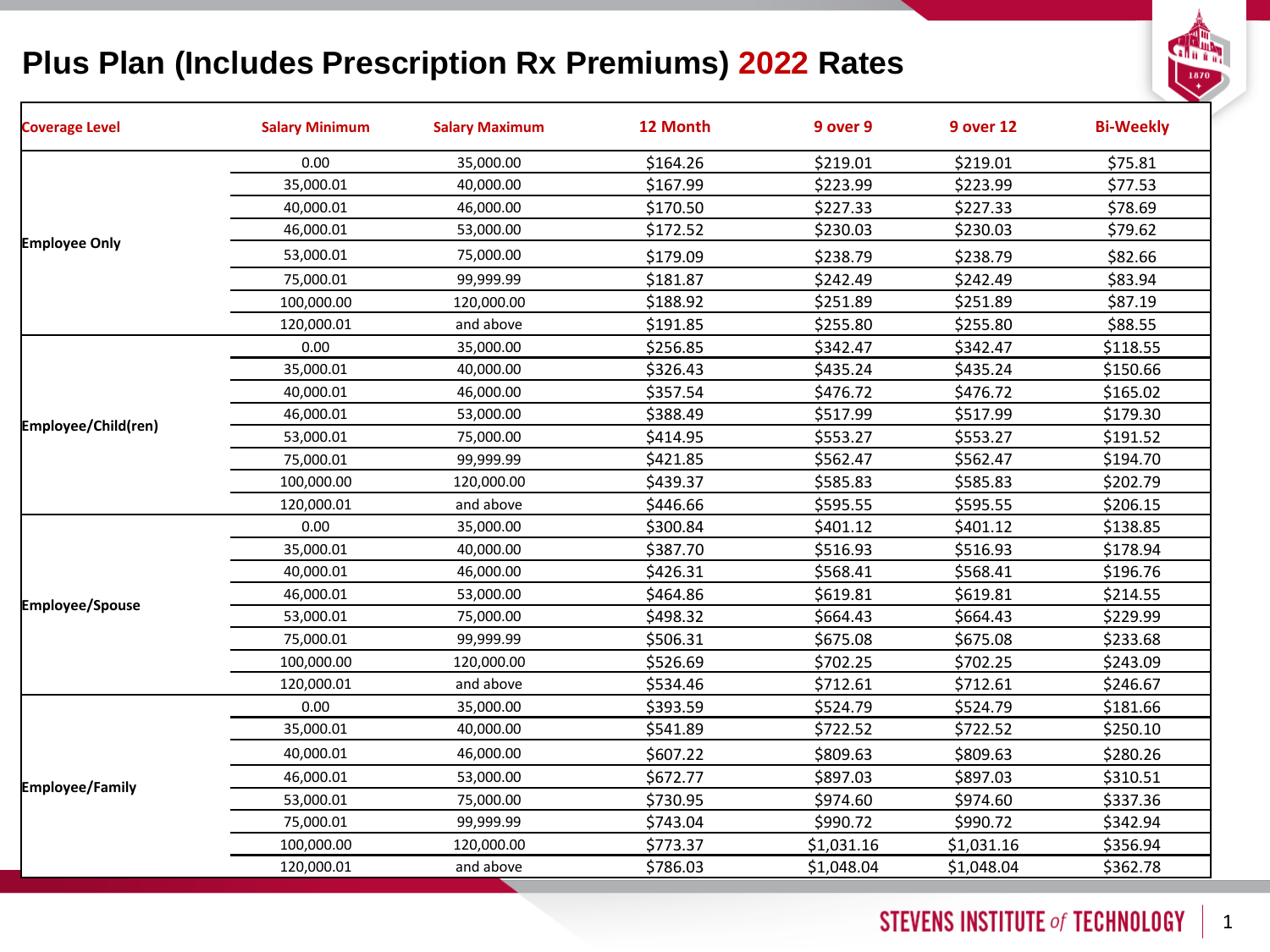#### **Core Plan (Includes Prescription Rx Premiums) 2022 Rates**



| <b>Coverage Level</b>  | <b>Salary Minimum</b> | <b>Salary Maximum</b> | 12 Month | 9 over 9 | 9 over 12 | <b>Bi-Weekly</b> |
|------------------------|-----------------------|-----------------------|----------|----------|-----------|------------------|
|                        | 0.00                  | 35,000.00             | \$123.60 | \$164.80 | \$164.80  | \$57.05          |
|                        | 35,000.01             | 40,000.00             | \$127.33 | \$169.77 | \$169.77  | \$58.77          |
|                        | 40,000.01             | 46,000.00             | \$129.84 | \$173.12 | \$173.12  | \$59.93          |
|                        | 46,000.01             | 53,000.00             | \$131.86 | \$175.81 | \$175.81  | \$60.86          |
| <b>Employee</b>        | 53,000.01             | 75,000.00             | \$138.43 | \$184.57 | \$184.57  | \$63.89          |
|                        | 75,000.01             | 99,999.99             | \$141.21 | \$188.28 | \$188.28  | \$65.17          |
|                        | 100,000.00            | 120,000.00            | \$148.26 | \$197.68 | \$197.68  | \$68.43          |
|                        | 120,000.01            | and above             | \$151.19 | \$201.59 | \$201.59  | \$69.78          |
|                        | 0.00                  | 35,000.00             | \$185.65 | \$247.53 | \$247.53  | \$85.68          |
|                        | 35,000.01             | 40,000.00             | \$255.23 | \$340.31 | \$340.31  | \$117.80         |
|                        | 40,000.01             | 46,000.00             | \$286.34 | \$381.79 | \$381.79  | \$132.16         |
|                        | 46,000.01             | 53,000.00             | \$317.29 | \$423.05 | \$423.05  | \$146.44         |
| Employee/Child(ren)    | 53,000.01             | 75,000.00             | \$343.75 | \$458.33 | \$458.33  | \$158.65         |
|                        | 75,000.01             | 99,999.99             | \$350.65 | \$467.53 | \$467.53  | \$161.84         |
|                        | 100,000.00            | 120,000.00            | \$368.17 | \$490.89 | \$490.89  | \$169.92         |
|                        | 120,000.01            | and above             | \$375.46 | \$500.61 | \$500.61  | \$173.29         |
|                        | 0.00                  | 35,000.00             | \$202.00 | \$269.33 | \$269.33  | \$93.23          |
|                        | 35,000.01             | 40,000.00             | \$288.86 | \$385.15 | \$385.15  | \$133.32         |
|                        | 40,000.01             | 46,000.00             | \$327.47 | \$436.63 | \$436.63  | \$151.14         |
|                        | 46,000.01             | 53,000.00             | \$366.02 | \$488.03 | \$488.03  | \$168.93         |
| <b>Employee/Spouse</b> | 53,000.01             | 75,000.00             | \$399.48 | \$532.64 | \$532.64  | \$184.38         |
|                        | 75,000.01             | 99,999.99             | \$407.47 | \$543.29 | \$543.29  | \$188.06         |
|                        | 100,000.00            | 120,000.00            | \$427.85 | \$570.47 | \$570.47  | \$197.47         |
|                        | 120,000.01            | and above             | \$435.62 | \$580.83 | \$580.83  | \$201.06         |
|                        | 0.00                  | 35,000.00             | \$259.93 | \$346.57 | \$346.57  | \$119.97         |
| <b>Employee/Family</b> | 35,000.01             | 40,000.00             | \$408.23 | \$544.31 | \$544.31  | \$188.41         |
|                        | 40,000.01             | 46,000.00             | \$473.56 | \$631.41 | \$631.41  | \$218.57         |
|                        | 46,000.01             | 53,000.00             | \$539.11 | \$718.81 | \$718.81  | \$248.82         |
|                        | 53,000.01             | 75,000.00             | \$597.29 | \$796.39 | \$796.39  | \$275.67         |
|                        | 75,000.01             | 99,999.99             | \$609.38 | \$812.51 | \$812.51  | \$281.25         |
|                        | 100,000.00            | 120,000.00            | \$639.71 | \$852.95 | \$852.95  | \$295.25         |
|                        | 120,000.01            | and above             | \$652.37 | \$869.83 | \$869.83  | \$301.09         |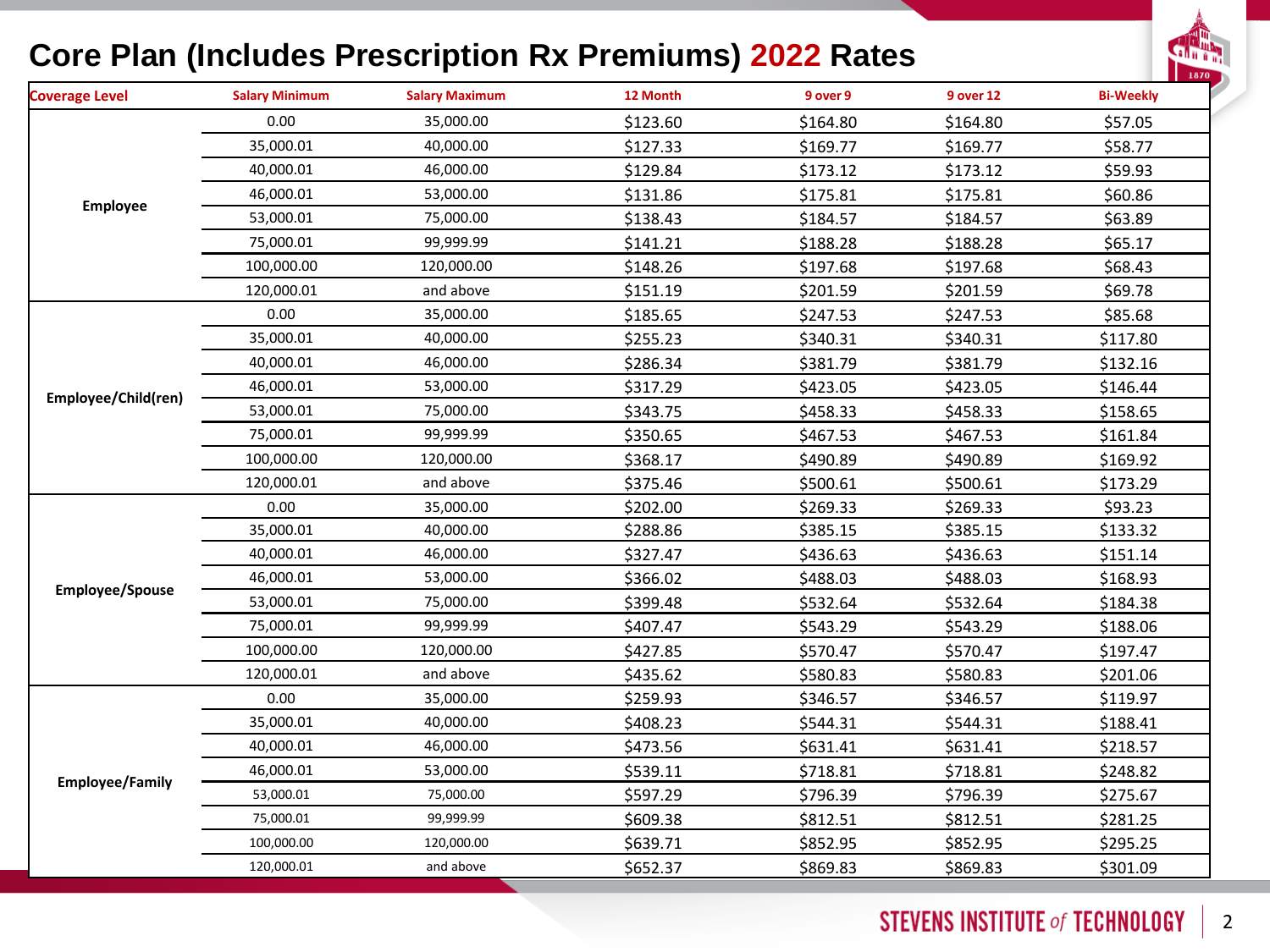

#### **EPO (Includes Prescription Rx Premiums) 2022 Rates**

| <b>Coverage Level</b> | <b>Salary Minimum</b> | <b>Salary Maximum</b> | 12 Month |          |          | 9 over 9 9 over 12 Bi-Weekly |
|-----------------------|-----------------------|-----------------------|----------|----------|----------|------------------------------|
| <b>Employee</b>       | N/A                   | N/A                   | \$59.25  | \$59.25  | \$59.25  | \$27.35                      |
|                       |                       |                       |          |          |          |                              |
| Employee/Child(ren)   | N/A                   | N/A                   | \$105.78 | \$105.78 | \$105.78 | \$48.82                      |
|                       |                       |                       |          |          |          |                              |
| Employee/Spouse       | N/A                   | N/A                   | \$140.22 | \$140.22 | \$140.22 | \$64.72                      |
|                       |                       |                       |          |          |          |                              |
| Employee/Family       | N/A                   | N/A                   | \$190.44 | \$190.44 | \$190.44 | \$87.90                      |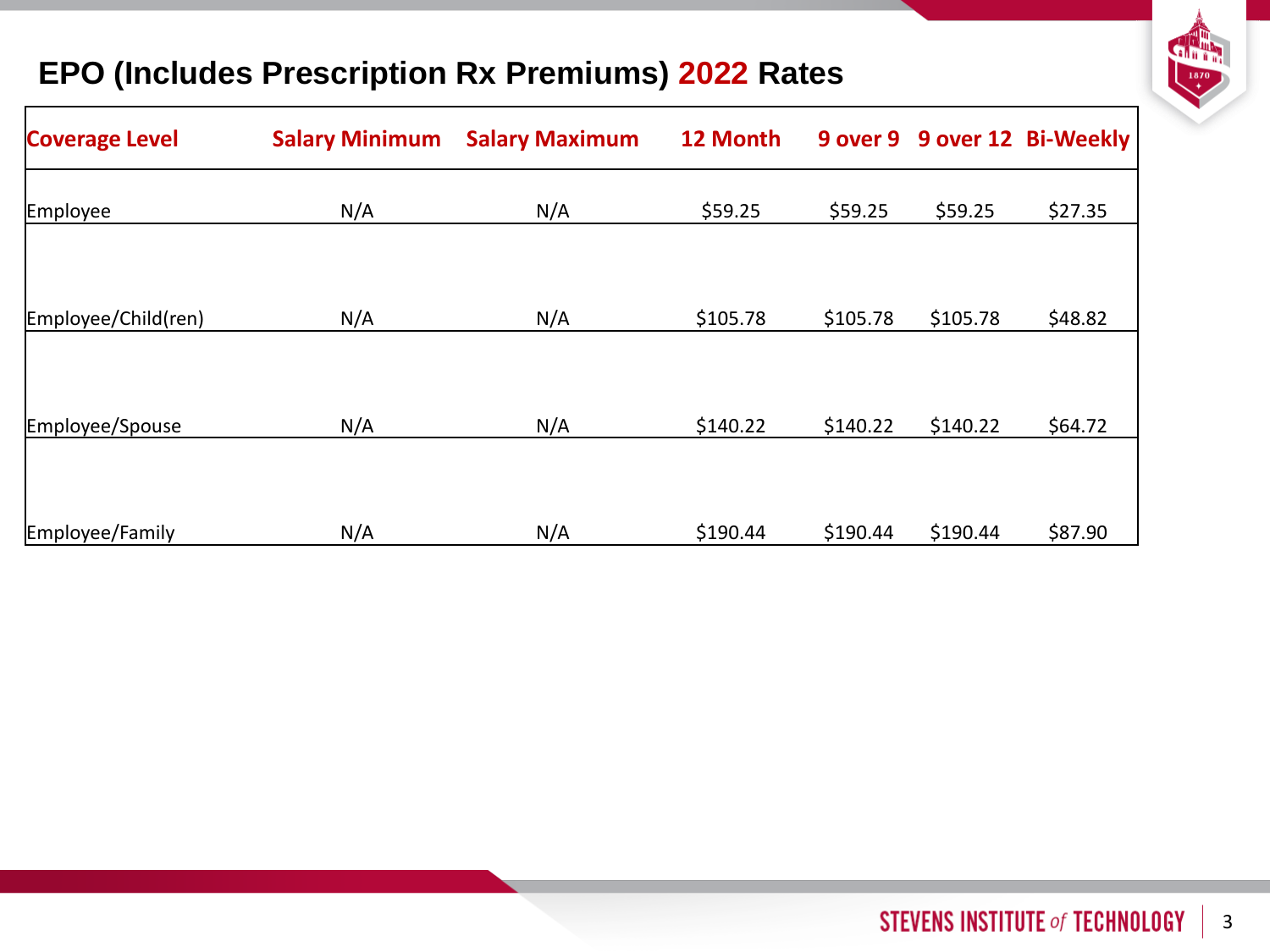### **HDHP/HSA Plan (Includes Prescription Rx Premiums) 2022 Rates**



| <b>Coverage Level</b>  | <b>Salary Minimum</b> | <b>Salary Maximum</b> | 12 Month | 9 over 9 | <b>9 over 12</b> | <b>Bi-Weekly</b> |
|------------------------|-----------------------|-----------------------|----------|----------|------------------|------------------|
|                        | 0.00                  | 35,000.00             | \$1.08   | \$1.44   | \$1.44           | \$0.50           |
|                        | 35,000.01             | 40,000.00             | \$1.08   | \$1.44   | \$1.44           | \$0.50           |
|                        | 40,000.01             | 46,000.00             | \$1.08   | \$1.44   | \$1.44           | \$0.50           |
|                        | 46,000.01             | 53,000.00             | \$1.08   | \$1.44   | \$1.44           | \$0.50           |
| <b>Employee</b>        | 53,000.01             | 75,000.00             | \$29.62  | \$39.49  | \$39.49          | \$13.67          |
|                        | 75,000.01             | 99,999.99             | \$35.55  | \$47.40  | \$47.40          | \$16.41          |
|                        | 100,000.00            | 120,000.00            | \$41.47  | \$55.29  | \$55.29          | \$19.14          |
|                        | 120,000.01            | and above             | \$47.40  | \$63.20  | \$63.20          | \$21.88          |
|                        | 0.00                  | 35,000.00             | \$1.08   | \$1.44   | \$1.44           | \$0.50           |
|                        | 35,000.01             | 40,000.00             | \$1.08   | \$1.44   | \$1.44           | \$0.50           |
|                        | 40,000.01             | 46,000.00             | \$1.08   | \$1.44   | \$1.44           | \$0.50           |
| Employee/Child(ren)    | 46,000.01             | 53,000.00             | \$1.08   | \$1.44   | \$1.44           | \$0.50           |
|                        | 53,000.01             | 75,000.00             | \$52.89  | \$70.52  | \$70.52          | \$24.41          |
|                        | 75,000.01             | 99,999.99             | \$63.47  | \$84.63  | \$84.63          | \$29.29          |
|                        | 100,000.00            | 120,000.00            | \$74.04  | \$98.72  | \$98.72          | \$34.17          |
|                        | 120,000.01            | and above             | \$84.62  | \$112.83 | \$112.83         | \$39.06          |
|                        | 0.00                  | 35,000.00             | \$1.08   | \$1.44   | \$1.44           | \$0.50           |
|                        | 35,000.01             | 40,000.00             | \$1.08   | \$1.44   | \$1.44           | \$0.50           |
|                        | 40,000.01             | 46,000.00             | \$1.08   | \$1.44   | \$1.44           | \$0.50           |
| <b>Employee/Spouse</b> | 46,000.01             | 53,000.00             | \$1.08   | \$1.44   | \$1.44           | \$0.50           |
|                        | 53,000.01             | 75,000.00             | \$70.11  | \$93.48  | \$93.48          | \$32.36          |
|                        | 75,000.01             | 99,999.99             | \$84.13  | \$112.17 | \$112.17         | \$38.83          |
|                        | 100,000.00            | 120,000.00            | \$98.15  | \$130.87 | \$130.87         | \$45.30          |
|                        | 120,000.01            | and above             | \$112.17 | \$149.56 | \$149.56         | \$51.77          |
|                        | 0.00                  | 35,000.00             | \$1.08   | \$1.44   | \$1.44           | \$0.50           |
| <b>Employee/Family</b> | 35,000.01             | 40,000.00             | \$1.08   | \$1.44   | \$1.44           | \$0.50           |
|                        | 40,000.01             | 46,000.00             | \$1.08   | \$1.44   | \$1.44           | \$0.50           |
|                        | 46,000.01             | 53,000.00             | \$1.08   | \$1.44   | \$1.44           | \$0.50           |
|                        | 53,000.01             | 75,000.00             | \$95.22  | \$126.96 | \$126.96         | \$43.95          |
|                        | 75,000.01             | 99,999.99             | \$114.26 | \$152.35 | \$152.35         | \$52.74          |
|                        | 100,000.00            | 120,000.00            | \$133.31 | \$177.75 | \$177.75         | \$61.53          |
|                        | 120,000.01            | and above             | \$152.35 | \$203.13 | \$203.13         | \$70.32          |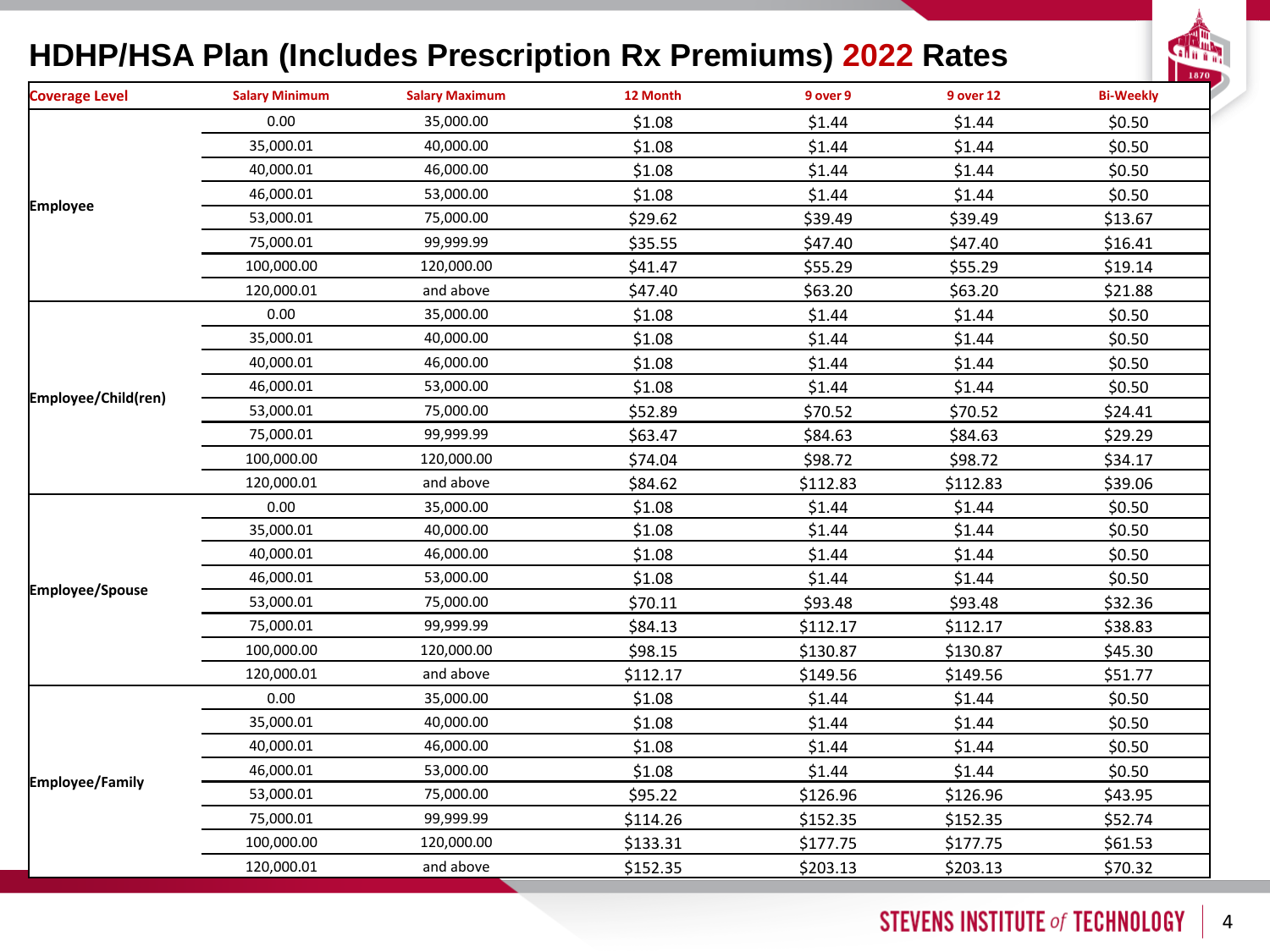## **AETNA DENTAL 2022 RATES**



# **DMO**

| <b>COVERAGE LEVEL</b>    | <b>12 MONTH</b> | <b>9 OVER 9</b> | <b>9 OVER 12</b> | <b>Bi-Weekly</b> |
|--------------------------|-----------------|-----------------|------------------|------------------|
| Employee                 | \$14.46         | \$19.28         | \$19.28          | \$6.67           |
| Employee $+1$            | \$27.46         | \$36.61         | \$36.61          | \$12.67          |
| Employee $+2$ or<br>more | \$43.37         | \$57.83         | \$57.83          | \$20.02          |

# **PPO**

| <b>COVERAGE LEVEL</b>    | <b>12 MONTH</b> | <b>9 OVER 9</b> | <b>9 OVER 12</b> | <b>Bi-Weekly</b> |
|--------------------------|-----------------|-----------------|------------------|------------------|
| Employee                 | \$54.69         | \$72.92         | \$72.92          | \$25.24          |
| Employee $+1$            | \$86.70         | \$115.60        | \$115.60         | \$40.02          |
| Employee $+2$ or<br>more | \$144.99        | \$193.32        | \$193.32         | \$66.92          |